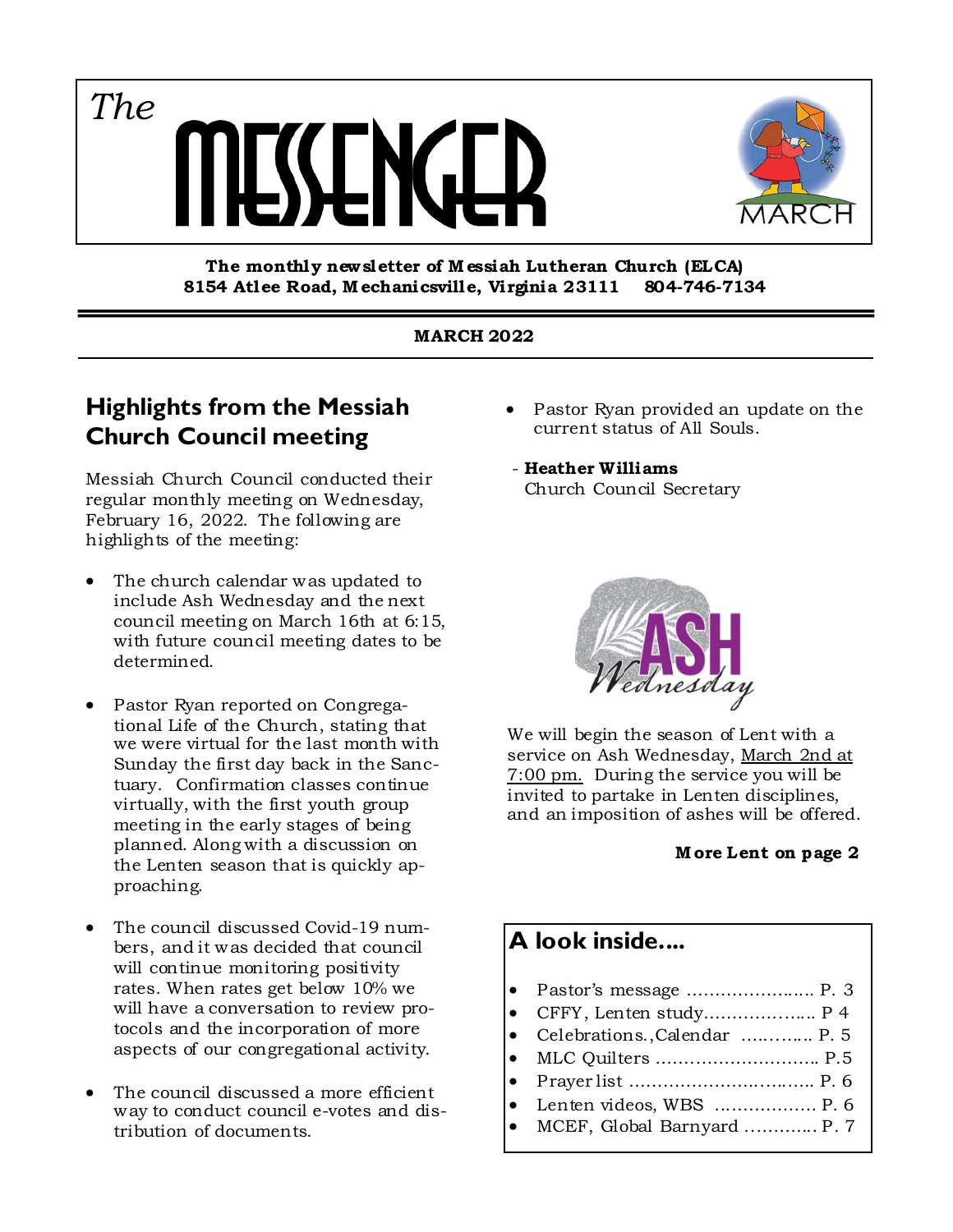#### *The Messenger*

**Published monthly by Messiah Lutheran Church, ELCA 8154 Atlee Road, M echanicsville, VA 23111 Church Off ice: (804) 746-7134 FAX: (804) 746-5579** 

> **Rev. Ryan Radtke, Pastor Email: messiahmechpr@gmail.com Ph: 507-360-7276 Office hours: TBA**

**Davina Winn, Administrative Assistant Office email: messiahmech@gmail.com Office hours: Mon. & W ed. 7:30 am—3 pm Tues., Thurs., Fri. 7:30 am—12 pm** 

> **Susie Weaver, Newsletter Editor Ph: 804-559-3503 Email: susiew 51@comcast.net**

**VISIT OUR M LC W EBSITE: http://www .messiahmech.com** 

### **Lenten Devotional**

A new Lenten Devotion called *Grace Unbounded* will be available to take home for a daily reading from the Gospel of Luke, as well as evocative images and brief reflections.

# **No Wednesday Suppers or Services**

Although we are moving back in the direction of full congregational activities again, we aren't quite back to indoor meals. Therefore we won't be having our Wednesday night soup suppers and services again this year. Stay tuned, though – we are hopeful for something on Easter. And, in the meantime…

## **Your 2022 Church Council And Associate Members**

**Teresa Gigante ……..** Council President **Anita Philp ……..** Vice-President **Heather Williams ……** Secretary

**Dianne Absher M arilyn Gunn Roger Schroeder Diana Sondor Debbie W alker** 

#### **Council Liaisons**

| Christian Formation  Anita Philp |  |
|----------------------------------|--|
| Evangelism  Heather Williams     |  |
| Fellowship  Marilyn Gunn         |  |
| Finance  Teresa Gigante          |  |
| Property  Roger Schroeder        |  |
| Social Ministry  Dianne Absher   |  |
| Stewardship  Diana Sondor        |  |
| Worship  Debbie Walker           |  |

**Shawn W armbrod** ….…..Treasurer **Bill W eaver.......** Financial Secretary  **Sue Gilnett, RN**...Parish Nurse



**Pastor Ryan's office hours** are posted for the upcoming week in each Sunday's bulletin. Schedule an appointment via messiahmechpr@gmail.com And 507-360-7276

Pastor Ryan's day off is Monday.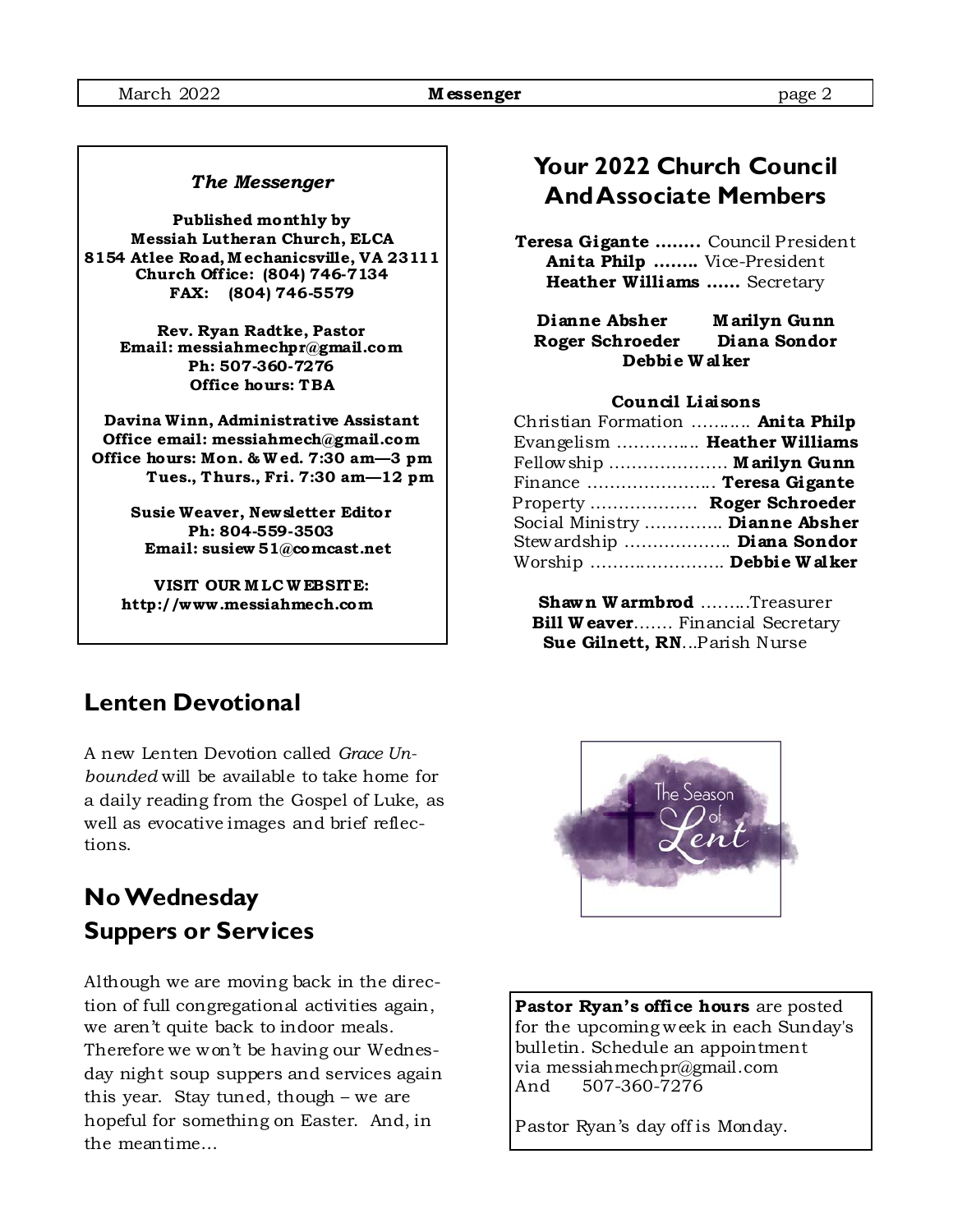People like to give things up for Lent. It's a form of fasting, of self-denial, to give up something like meat or chocolate or TV for the season. It's in the long tradition of Lenten disciplines that are aimed at assisting a Christian to set something aside in order to better focus in on God, on your neighbors, on your confessions, or something along those lines. Other Lenten disciplines include study, an extra emphasis on prayer, an extra emphasis on giving of oneself (time, talents, treasures), in service to others. Whatever the practice, it is meant to be taken seriously, not just as a publicity stunt or a pat on one's own back, but as an outward sign of rededication and repentance. Turning and re-turning to God and God's ways, away from the tempting ways of the world.

Lutherans do not require anyone to give things up for Lent. We don't discourage it, but we try to make sure it's for the reasons stated above. An intentional effort to refocus on God? Yes, please! And – fringe benefit – who doesn't appreciate the fishsandwich season at all the fast-food restaurants? (Not trying to be catty to our Catholic neighbors – I genuinely like a good fish sandwich.)

However: this is our third consecutive Lent of being made to give things up. Because of COVID. This hasn't been an intentional practice in terms of our combined relationships with God; it's been a necessary practice to show love and care for our neighbors and our community. To bring back an early pandemic slogan, we're still trying to stop the spread. Especially to the vulnerable.

It doesn't hurt to repeat that, but I know you've heard it all before. Giving up soup suppers and midweek worship services with our friends from All Souls doesn't feel like a Lenten practice that will help us

turn and re-turn to God. It just feels like something valuable has been taken away. Heck, I haven't even been able to participate in or lead one of those services yet since I've arrived. I would love to see what Messiah does for Lent, and I'd love to share some Lenten traditions that I treasure, too. But we're still giving up a lot this year. Some things are back; but not everything. And two years into "it should be back to normal in a couple of weeks" doesn't feel very holy.

I could say that we'll appreciate these things all the more when we can finally do them again. That's true. And I could speak at length about all the things that Jesus gave up, willingly, to save us from our sins and make things like Lenten disciplines possible, and how God never gives up on us. I could talk about how the season of Lent is supposed to be a six-week preparation to fully appreciate and experience the Passion, the cross, and the resurrection, and how that Lenten trajectory hasn't changed despite our hiatus from certain activities.

I could say all these things and more. But I think that this year, all I'd like to say, is that I know how you feel. I'm tired of giving up these things, too. I long for the return to how it used to be, too, and more. I'm frustrated and fatigued with all of this, too. I am hopeful that it will all be over soon, too, and that the impact that this virus has from here on out is as minimal as possible – first and foremost in terms of people getting sick or dying, and secondarily for all the rippling effects on people's livelihoods, mental health, day-to-day living, and everything else.

If you'd still like to give something up for Lent, or engage in any other Lenten discipline, you'll have my support. I'd love to hear about it, and how it impacts your faith and your relationship with God. And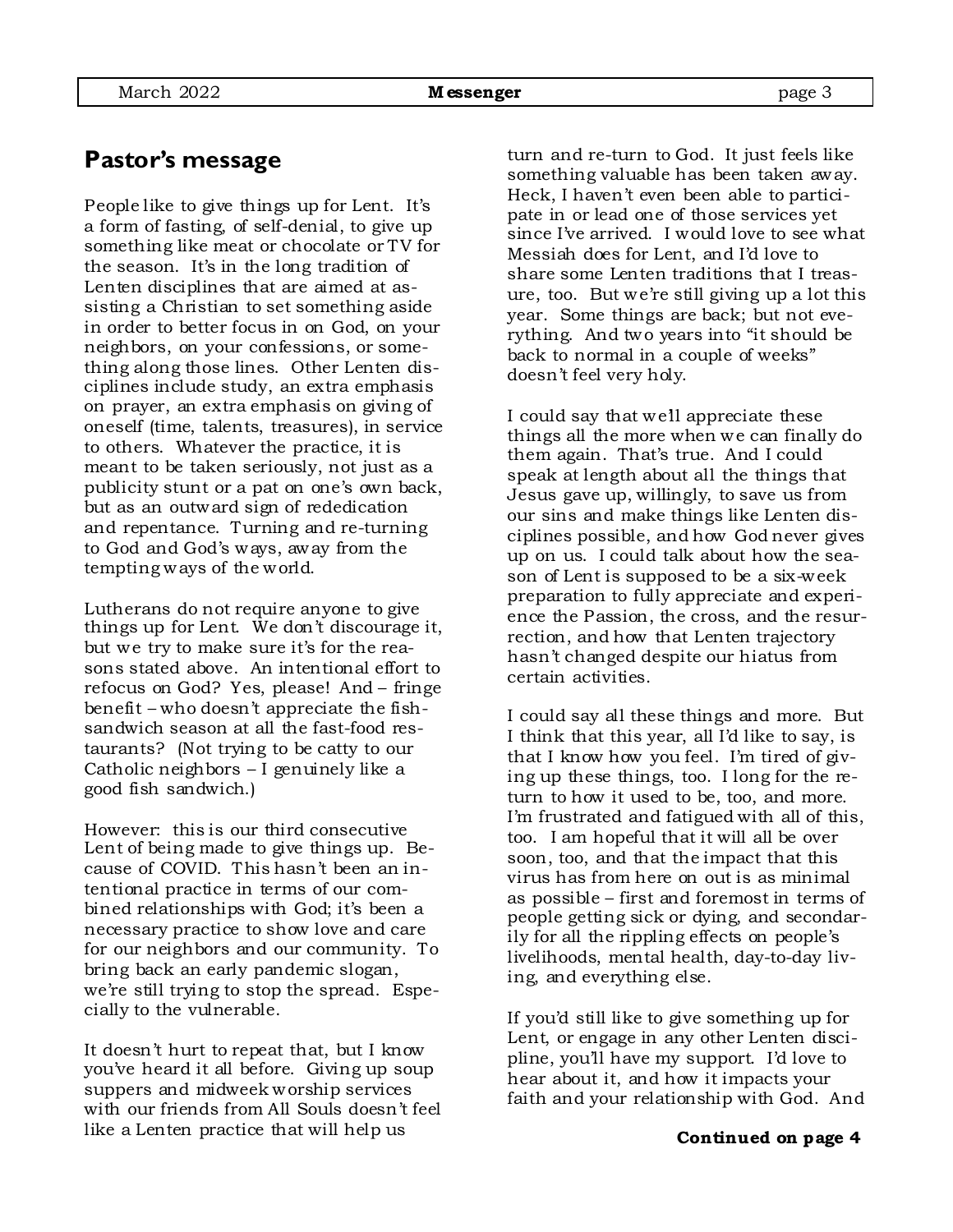### **Pastor's message Continued from page 3**

if you aren't giving anything more up Lent, or doing anything extra for Lent, that's ok, too. I'd love to hear about it, and how your faith and relationship with God are doing in that scenario.

I usually end up being the one up front or in writing telling you all what's happening with protocols and masks and all of that (just see some of the other announcements in this very newsletter!). But please know that I'm feeling most, if not all, of the things you have been feeling when it comes to all of this, too. I'm tired of giving up things, too. Until we are back to our fullest sense of congregational life, please know that we're all in this together. And God will get us through it all.

May God's presence be palpable and bless you to be a blessing in this season of Lent and beyond.

In Christ, **Pastor Ryan** 



### **Lenten Study**

Please join us during Sunday adult Christian Formation time in the Fellowship Hall for a new series: "Wrestle with the Bible: Meeting God in difficult stories from Genesis." We'll cover a number of stories that are tough to talk about, and use our scriptural stretching as a practice for deeper Lenten devotion. Each conversation will be recorded and shared for those who would like to follow along from home.

# **CFFY: Christian Formation For You**



The month of March in North America, particularly in the mid-Atlantic region where we live, is a month of change. Weather ranges from sunny and warm to significant snowstorms hence the "comes in like a lion, goes out like a lamb" characterization so often shared. We "spring forward" our clocks to extend daylight into the evening. For followers of Christ, the season of Lent also occurs in March, though the number of weeks will vary depending upon the moon and the vernal equinox. In 2022, Ash Wednesday, the beginning of the season of Lent, is March 2nd.

Lent offers followers of Christ a season to reflect on Christ's sacrifice for our sins and how we are using our lives to make this world a better place in honor of the precious gift that his death and resurrection represent. In my family of origin, we observed the "no meat on Friday" custom during Lent. We also kept special savings boxes to collect an offering above and beyond our normal level of giving.

As an adult, I have chosen other ways to reflect and sacrifice during the season of Lent, some more successful than others :), from giving up chocolate to practicing meditation, In preparing for this article, I looked for a resource to offer ideas. The following internet link comes from "Your Modern Family" and provides ideas for all ages:

https://www.yourmodernfamily.com/10 lent-ideas/

Change is constant and occurs with or without our participation. In this season of Lent, may we all change for the better.

Peace & Joy, **Anita Philp**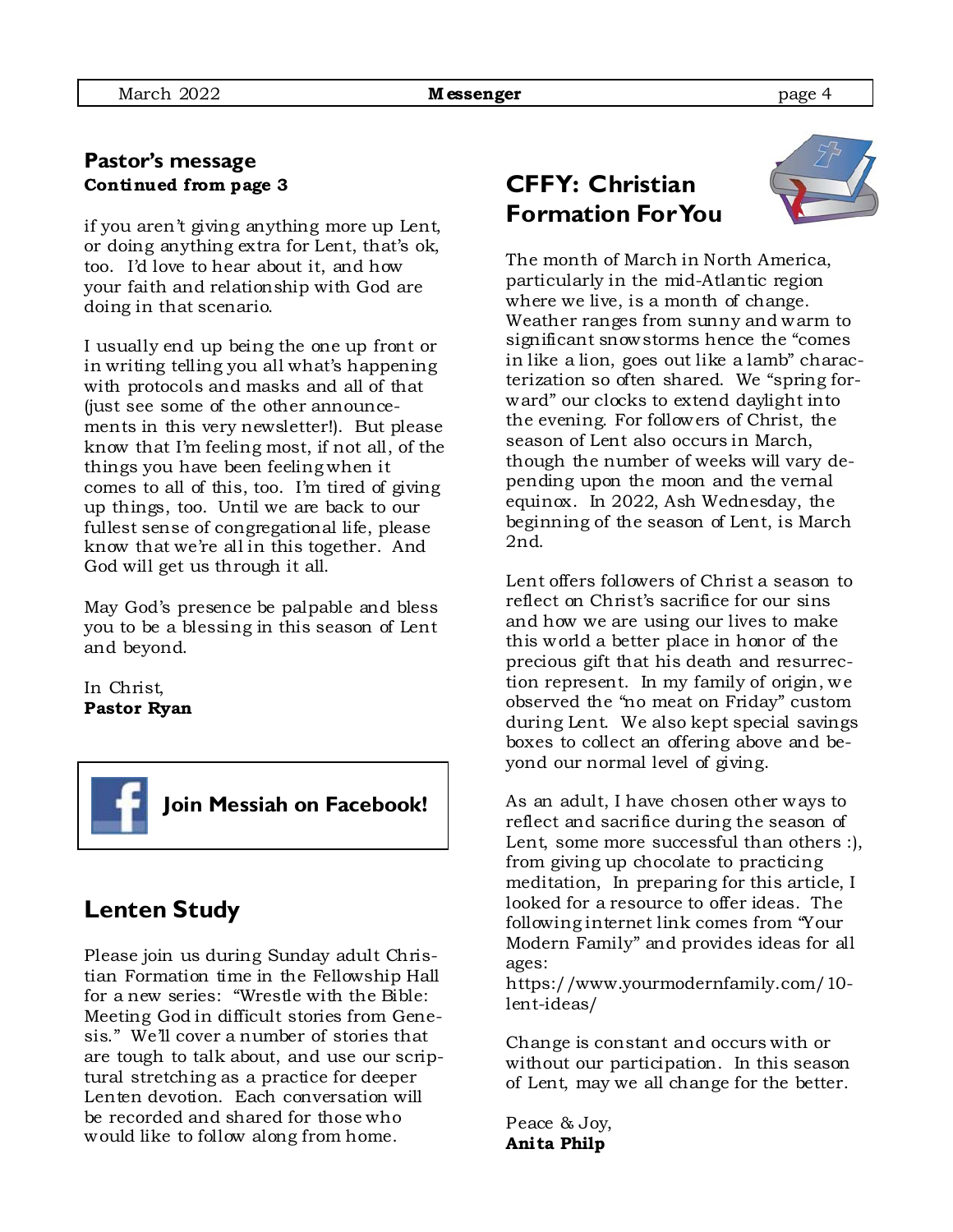|   | <b>March 2022</b> |                      |         |         |  |              |  |
|---|-------------------|----------------------|---------|---------|--|--------------|--|
| s | M                 |                      | T W T F |         |  | S            |  |
|   |                   |                      |         | 2 3 4 5 |  |              |  |
| 6 |                   |                      |         |         |  | 8 9 10 11 12 |  |
|   |                   | 13 14 15 16 17 18 19 |         |         |  |              |  |
|   |                   | 20 21 22 23 24 25 26 |         |         |  |              |  |
|   |                   | 27 28 29 30 31       |         |         |  |              |  |
|   |                   |                      |         |         |  |              |  |

- 2 7:00 PM ASH WEDNESDAY service
- 4 WORLD DAY OF PRAYER
- 6 9:15 AM All Souls Worship Service (Sanctuary)
	- 9:15 AM Christian Formation 10:45 AM Messiah Lutheran: Worship Service \*
- 8 1:00 PM Evangelism Team Meeting
- 9 6:30 PM Women's Bible Study
- 13 DAYLIGHT SAVING TIME BEGINS 9:15 AM All Souls Worship Service (Sanctuary)
	- 9:15 AM Christian Formation
	- 10:45 AM Messiah Lutheran: Worship Service \*
- 16 9:00 AM MLC Quilters 6:15 PM Council Meeting
- 20 FIRST DAY OF SPRING
	- 9:15 AM All Souls Worship Service (Sanctuary)
	- 9:15 AM Christian Formation
	- 10:45 AM Messiah Lutheran: Worship Service \*
- 23 6:30 PM Women's Bible Study
- 27 9:15 AM All Souls Worship Service (Sanctuary)
	- 9:15 AM Christian Formation 10:45 AM Messiah Lutheran:
		- Worship Service \*

#### *[ Watch the mess iahmech.com webs ite and Facebook pages for any updates and changes ]*

\* Worship services will be broadcast LIVE on our Facebook page and recorded for later access via our YouTube channel.



- 11 **Bonnie Dworak**
- 15 **Linda M ahovtas**
- 16 **Chrisann Hatfield**
- 20 **Susie W eaver**
- 22 **Charlene Glatfelter**
- 22 **John M ahovtas**
- 27 **Donna Shaw**
- 29 **Victoria M ajor**



#### 5 **Roger & Lois Schroeder**

If you would like YOUR birthdays & anniversary included in the newsletter, please call **Davina** (746-7134) or send an email to messiahmech@gmail.com.



### **MLC Quilters**

Save the date: Wednesday, March 16, 9:00 to 12:00 noon. Quilters (and non-quilters) who are interested in learning about quilting and using their hands and hearts to make a Mission Quilt for Lutheran World Relief will gather in the narthex. Bring any of your favorite sewing supplies, extra cotton fabric that you may have (clean and pressed) and your enthusiasm. No special skills needed, we will gather to learn. Call **Glady Hubert** with any questions, 814- 449-1392.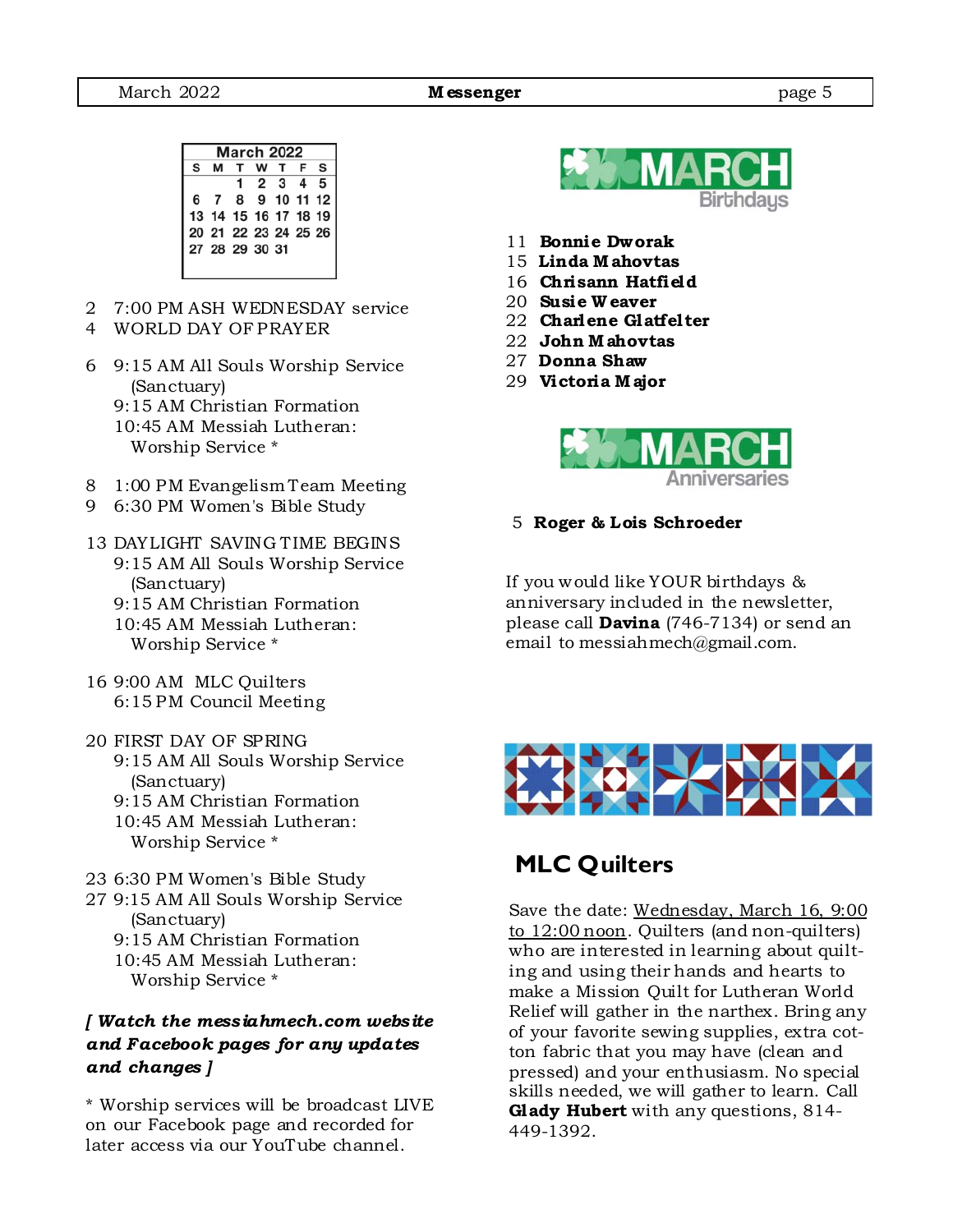# **We pray for each other:**

**Debbie Anton; Annette Buckholtz; Bruce Carr; Johnnie Collie; Adam Dworak, Sr.; Bonnie Dworak; Jackie Garbett; Ted Ford; Steve & Sue Gilnett; Karen Jones; Ruth Schroeder, Ken Whirley.** 

# **We pray for our extended family and neighbors:**

**Kyle Bishop ,** friend of Donna Combs; **Dw ayne Collie**, Johnnie's brother; **Griffin Deere,** brother of Leroy Deere; **Barbara Gaskill & Family at the passing of her father**; **Harry,** child of friend of the Andersons; **Joan Laudig,** Susie Weaver's mom; **W oody M allory,** neighbor of Anita Philp; **Mason Mielke**, former student of Messiah School; **Family & Friends of Roger Sabanosh,** cousin of Karen Morris; **Family & Friends of Dee Schroeder,** Sister-in-law of Roger; **Tim Schroeder,**  Roger's nephew; **Familly & Friends of Sandy Siler**, grandmother of Emily Gunn; **Tyson**, grandson of Erna Jung; **Susen W eaver,** daughter-in-law of the Weavers.

**Our veterans, their fellow soldiers & their w aiting families; All law enforcement, firefighters and first responders; The people and pastor, Rev. Katherine of All Soul s Episcopal & our shared ministry; All those affected by COVID, in all areas of life, and for a w ay forward; Hospital s, nursing homes, & other health care facilities; The CDC and other medical researchers and scientists; Schools, workplaces, government institutions and municipal agencies; All those impacted by acts of violence, at home and abroad; For all who travel; All those persecuted in any way for their faith in Christ, especially in Syria, M al dives, China, and Qatar.1** 

**<sup>1</sup>**Open Doors World WatchList 2022 http://www.opendoorsusa.org

# **Words of Evangelism**

*"Evangelism is not salesmanship. It is not urging people, pressing them, coercing them, overwhelming them, or subduing them. Evangelism is telling a message. Evangelism is reporting good news."* 

*– Richard C. Halverson*



### **Ecumenical Lenten Videos**

Once again our group of local pastors from congregations mostly) on Atlee Road will produce weekly Lenten videos. The theme this year will center on joy and abundance in the season of Lent, where we usually talk about giving things up. Stay tuned for more information and weekly links to the videos.

### **Women's Bible Study**

Join us for great fellowship and Women's Bible study. We will meet on March 9 & 23, at 6:30 pm, in the fellowship hall. We will continue our viewing and discussion of the Christian TV Series "The Chosen." No need to bring anything with you. We look forward to seeing you there! If you have any questions please contact Rosalee Cline, 804-347-2524 or rosaleecline@gmail.com.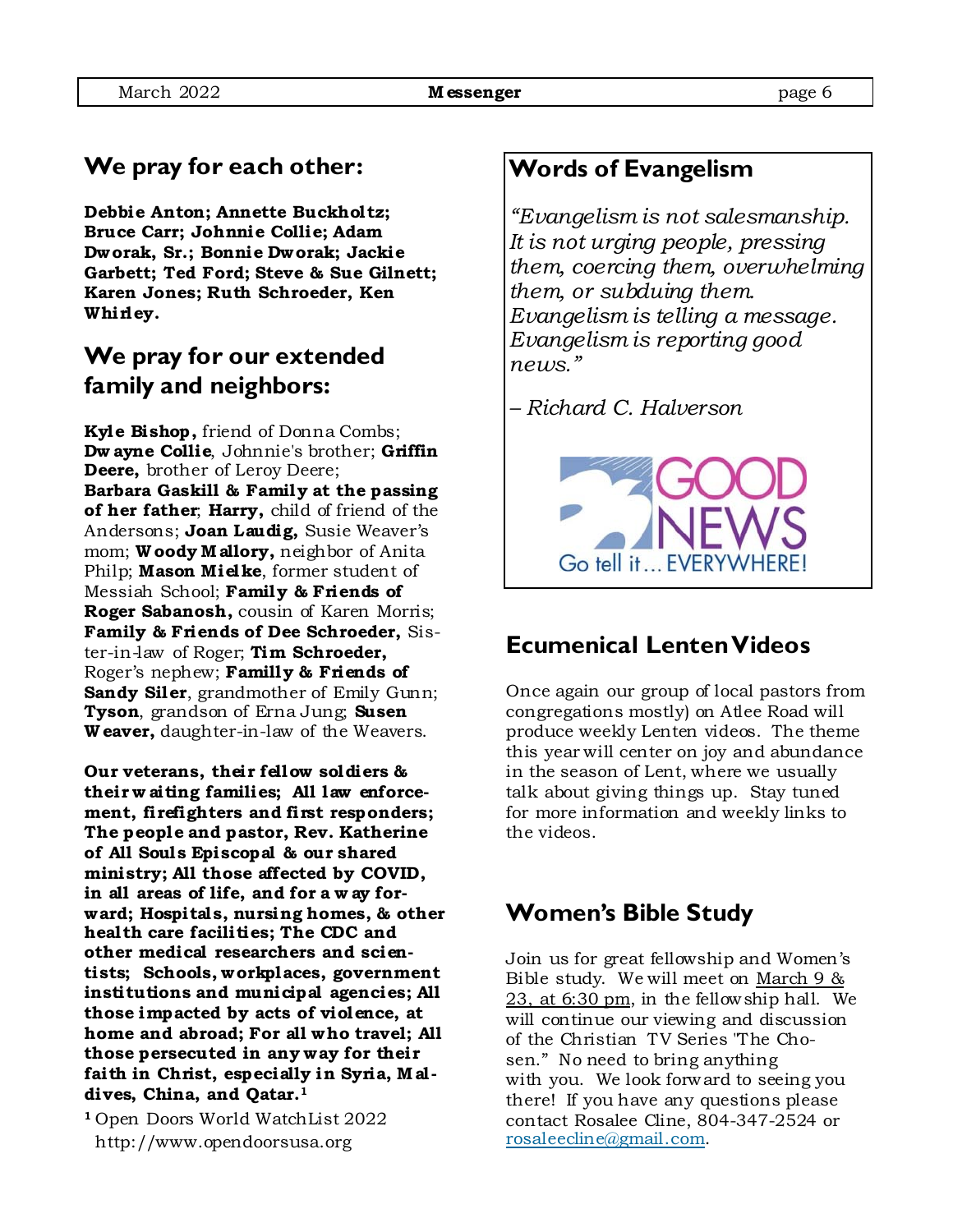## **MCEF News**

- In January, MCEF provided 140 bags of food to 97 households in Mechanicsville, 22 bags of clothing and 4 bags of linens. Eleven of those households were new to MCEF. The Senior Rides program provided 94 rides to seniors to doctor appointments and personal business errands (banking, grocery shopping).
- Spring is in the air and the clothing closets are no longer accepting winter clothes. Spring and summer items in usable condition, clean and folded are being accepted on donation Sundays, the first and third Sunday of each month, 2-3:30 p.m.
- The Tools 4 Teachers program is off to a good start, having provided over 2,500 items to local middle schools. The program is currently in phase 1 and will be expanded to more grades when a facility is available to house the inventory. Volunteers are needed to help with this program. Donations may be made to MCEF and earmarked for "T4T". Use the Donate button on 4mcef.com or drop off items at MCEF.
- Current needs of the food pantry include condiments (catsup, mustard, mayonnaise), pasta sauce and baked beans.

Thank you for your continued generosity to your neighbors.

#### - **Gladys Hubert**





### **God's Global Barnyard drive**

We will once again be collecting your coins and more to purchase animals and other items from the ELCA Good Gifts Catalog. Look for the piggy bank to come during Lent. The funds we raise will go towards a shopping spree for our Sunday school students to select small gifts with big impacts for people in many corners of our world.

Thanks in advance for your support and generosity!

### **COVID Protocols update**

The Church Council met this past week and discussed our current COVID response plan. We had initially set the goal to return to the sanctuary when the Hanover positivity rates reached the 10-15% range, based on guidance from the VDH, CDC, Virginia Synod, and resources shared by other local ELCA pastors. We are thankful that worship and other groups are back in the building once more! For now we ask everyone to continue to wear face coverings and maintain social distancing in the building while the omicron wave continues to diminish. Once positivity rates get below 10% for Hanover, council will reconvene to discuss easing protocols from requiring face coverings to encouraging them, and moving back towards incorporating more aspects of our congregational life together, like the choir, more fellowship, Communion at the rail, fuller liturgy, more outreach activities, and more. Rates are heading in the right direction, and we are hopeful that it won't be much longer. Thank you for your continued prayers, support, and patience.